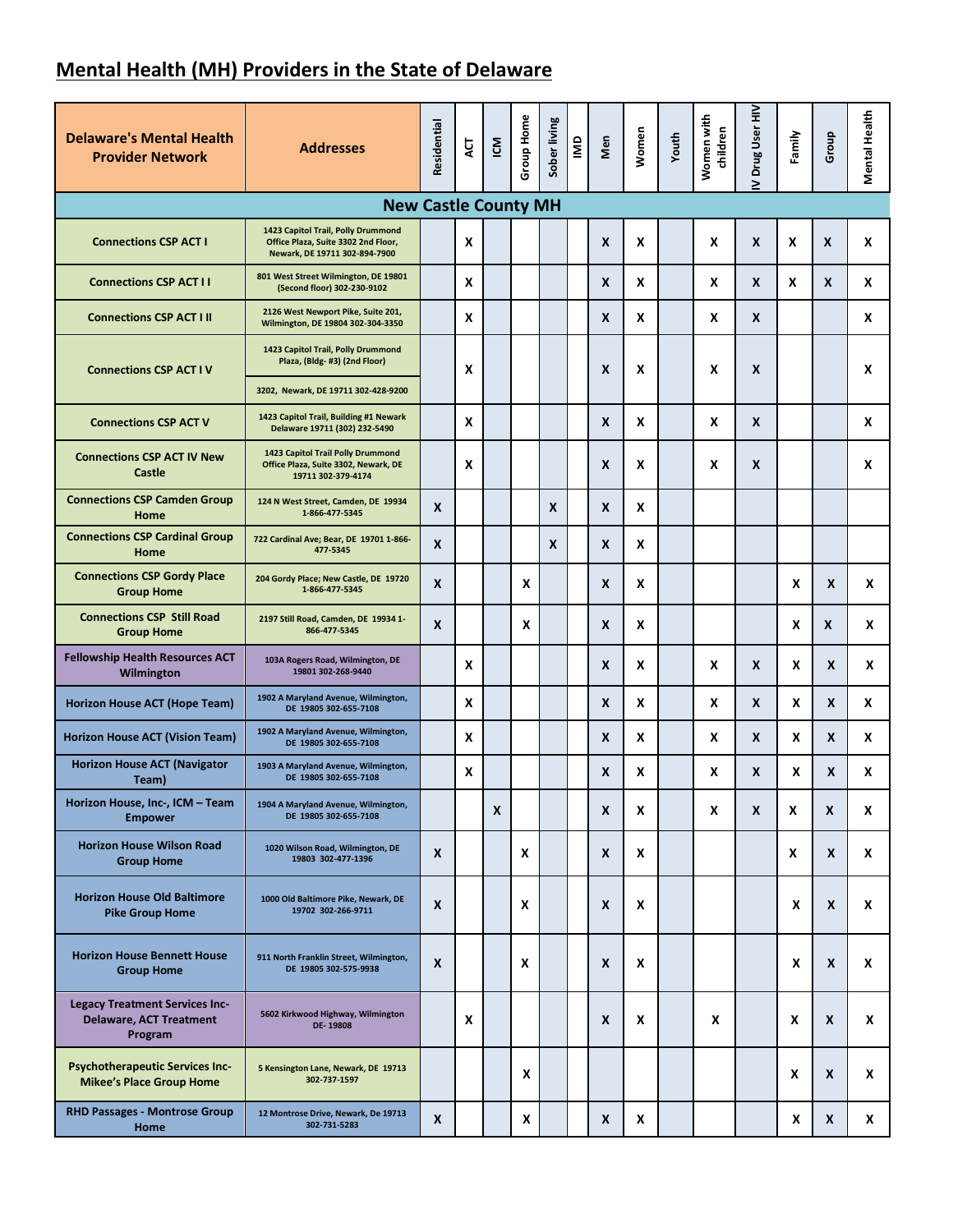| <b>RHD Brandywine Hills Group</b><br>Home                                                         | 710 West Matson Run Parkway,<br>Wilmington, DE 19802 302-764-3660   | X                       |   | X |  | X | X |   |   | X | $\boldsymbol{x}$ | X |
|---------------------------------------------------------------------------------------------------|---------------------------------------------------------------------|-------------------------|---|---|--|---|---|---|---|---|------------------|---|
| <b>RHD Grubb Road Group Home</b>                                                                  | 2804 Grubb Road, Wilmington, DE 19810<br>302-691-7574               | X                       |   | X |  | X | X |   |   | X | $\boldsymbol{x}$ | x |
| <b>RHD ACT II (New Castle County)</b>                                                             | 23055 Limestone Rd- Suite 300,<br>Wilmington, DE 19808 302-268-4560 |                         | X |   |  | X | X | X | X | X | $\boldsymbol{x}$ | x |
| <b>RHD ACT (Recover Team)</b>                                                                     | 23055 Limestone Rd- Suite 300,<br>Wilmington, DE 19808 302-268-4560 |                         | X |   |  | X | X | X | X | X | X                | X |
|                                                                                                   |                                                                     | <b>Kent County MH</b>   |   |   |  |   |   |   |   |   |                  |   |
| <b>RHD ACT I (Kent County)</b>                                                                    | 655 South Bay Rd, Suite 4B, Dover, DE<br>19901 302-747-6854         |                         | X |   |  | X | X | X | X | X | $\boldsymbol{x}$ | X |
| RHD ACT II (Enrichment Team<br><b>Kent County)</b>                                                | 655 South Bay Rd, Suite 4B, Dover, DE<br>19901 302-747-6854         |                         | X |   |  | X | X | X | X | X | $\boldsymbol{x}$ |   |
| <b>Connections CSP ACT Dover</b><br><b>Paul's Team</b>                                            | South DuPont Highway, Suite # 103,<br>Dover, DE 19901 302-336-8307  |                         | X |   |  | X | X | X | X | X | $\boldsymbol{x}$ |   |
| <b>Connections CSP Blackbird</b><br><b>Landing Group Home</b>                                     | 994 Blackbird Landing Road, Townsend,<br>DE 19734 1-866-477-5345    | X                       |   | X |  | X | X |   |   | X | $\boldsymbol{x}$ | X |
| <b>Connections CSP Clint Walker</b><br><b>Group Home</b>                                          | 676 Black Diamond Rd; Smyrna, DE<br>19977 1-866-477-5345            | X                       |   | X |  | X | X |   |   | X | X                | X |
|                                                                                                   |                                                                     | <b>Sussex County MH</b> |   |   |  |   |   |   |   |   |                  |   |
| <b>Connections CSP Roxanna Group</b><br><b>Homes</b>                                              | 35906 Zion Church Rd; Frankford, DE<br>19945 1-866-477-5345         | X                       |   | X |  | X | X |   |   | X | $\boldsymbol{x}$ | X |
| <b>Fellowship Health Resources ACT</b><br><b>Bridgeville</b>                                      | 1340 Middleford Road Suite #401,<br>Seaford, DE 19973 302-628-4390  |                         | X |   |  | X | X | X | X |   | $\boldsymbol{x}$ | X |
| <b>Fellowship Health Resources ACT</b><br><b>Sussex</b>                                           | 1340 Middleford Road, Suite 401,<br>Seaford DE 19973 302-525-1750   |                         | X |   |  | X | X | X | X | X | $\boldsymbol{x}$ | X |
| <b>Fellowship Health Resource</b><br>(FHR) Taton House Group Home                                 | 18090 Harbeson Road, Milton, DE 19968<br>302-684-4400               | X                       |   | X |  | X | X |   |   | X | $\boldsymbol{x}$ | X |
| <b>Fellowship Health Resource</b><br>(FHR) Georgetown Group Home                                  | 23769 Shortly Road, Georgetown, DE<br>19947 302-856-7642            | X                       |   | X |  | X | X |   |   | X | X                | X |
| <b>Fellowship Health Resource</b><br>(FHR) Hope Group Home                                        | 7549 Wilkins Road, Milford, DE 19963<br>302-422-6699                | X                       |   | X |  | X | X |   |   | X | X                | x |
| <b>Psychotherapeutic Services Inc-</b><br><b>Felton Residential Treatment</b><br><b>Community</b> | 1563 Paradise Alley, Road, Felton, DE<br>19943 302-284-8370         | X                       |   | X |  | X | X |   |   | X | X                | X |

## **Substance Use Providers (SUD) in the State of Delaware**

| <b>Delaware's Substance</b><br><b>Use Disorder Provider</b><br><b>Network</b> | <b>Addresses</b>                                                           | Residential | Sober living | $\mathbf{a}$ | Nen | Women                     | Youth | Women with<br>children       | Drug User<br>HIV<br>∣≥ | $\sqrt{ab}$<br>Part | Ğ<br>Ē | Family | Group                          | Mental Health | Substance<br>Treatment<br>Abuse | Patient<br>$\ddot{a}$ | occurring<br>۰<br>Ō | $\frac{a}{2}$ | viecncatio<br>g<br>ة<br>ة | Crisis | Detox | $\overline{a}$ |
|-------------------------------------------------------------------------------|----------------------------------------------------------------------------|-------------|--------------|--------------|-----|---------------------------|-------|------------------------------|------------------------|---------------------|--------|--------|--------------------------------|---------------|---------------------------------|-----------------------|---------------------|---------------|---------------------------|--------|-------|----------------|
|                                                                               |                                                                            |             |              |              |     |                           |       | <b>New Castle County SUD</b> |                        |                     |        |        |                                |               |                                 |                       |                     |               |                           |        |       |                |
| <b>Addiction Recovery Systems</b><br>(ARS)                                    | 263 Quigley Blvd- Suite 1A,<br>New Castle, DE 19720-302-<br>323-9400       |             |              |              | x   | $\boldsymbol{\mathsf{x}}$ |       |                              | X                      |                     |        | X      | v<br>$\boldsymbol{\mathsf{A}}$ |               | x                               | X                     |                     |               |                           |        |       |                |
| <b>AIDS Delaware Counseling</b><br><b>Services (ADCS)</b>                     | 100 West 10th Street, Suite<br>315, Wilmington, DE 19801 -<br>302-652-6776 |             |              |              | X   | $\boldsymbol{\mathsf{x}}$ |       | X                            | X                      |                     |        | X      | X                              | $\mathbf{x}$  | x                               | X                     |                     | X             |                           |        |       |                |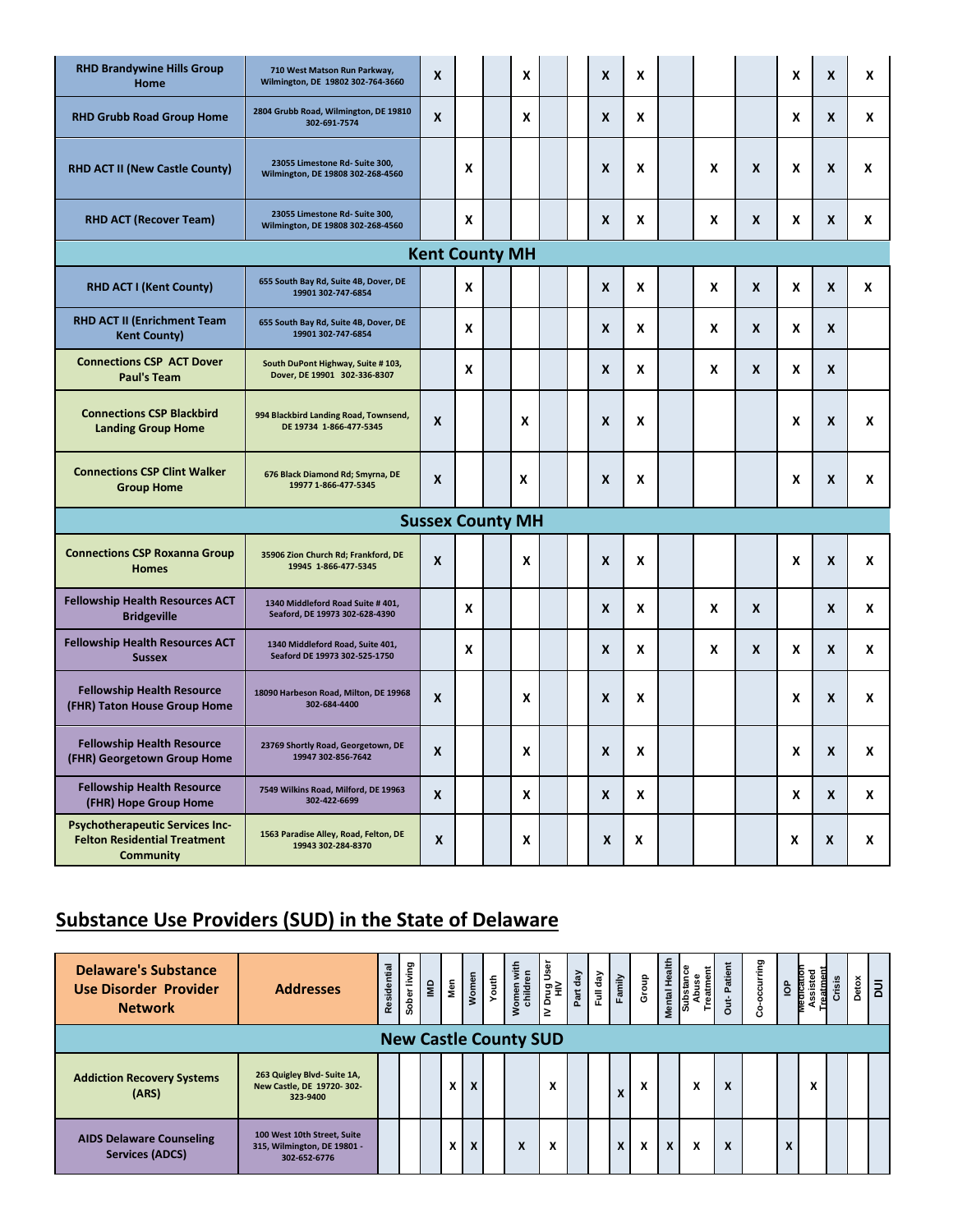| <b>Aquila of Delaware / Argo</b><br>Institute                                                     | 1812 Newport Gap Pike,<br>Wilmington, DE 19808-302-<br>999-1106                                                                  |   |   | X | X | X | X | X |   |   | X                | x | X | X | X                | X | X |   |   |   |
|---------------------------------------------------------------------------------------------------|----------------------------------------------------------------------------------------------------------------------------------|---|---|---|---|---|---|---|---|---|------------------|---|---|---|------------------|---|---|---|---|---|
| <b>Brandywine Counseling - Alpha</b><br><b>Center Wilmington</b>                                  | 2500 West 4th Street,<br>Wilmington, DE 19805 - 302-<br>472-0381                                                                 |   |   | X | X |   |   | x |   |   | X                | X | X | X | X                |   | X |   |   |   |
| <b>Brandywine Counseling &amp;</b><br><b>Community Services - RISE NCC</b><br>(Kids Program)      | 2500 West 4th Street, Unit 2<br>Wilmington, DE 19805-302-<br>472-0381                                                            |   |   |   |   | X |   |   |   |   | X                | x | X | X | $\boldsymbol{x}$ |   | X |   |   |   |
| <b>Brandywine Counseling &amp;</b><br><b>Community Services-Lancaster</b><br><b>Avenue Center</b> | 2713 Lancaster Avenue,<br>Wilmington, DE 19805 302-656-<br>2348                                                                  |   |   | X | X |   | X | X |   |   | X                | x |   | X | X                |   | X | x |   |   |
| <b>Brandywine Counseling &amp;</b><br><b>Community Services- Newark</b><br><b>Center</b>          | 24 Brookhill Drive, Newark, DE<br>19702 302-454-3020                                                                             |   |   | X | X |   | X | X |   |   | X                | X |   | X | X                |   | X | x |   |   |
| <b>Chrysalis Drug and Alcohol</b><br>Program                                                      | 25 South Old Baltimore Pike,<br>Lafayette Bldg-#1, Suite 201,<br>Newark, DE 19702 302-266-<br>6200                               |   |   | X | X | X |   |   |   |   | X                | x | X | X | X                |   | X |   |   |   |
| <b>Claymont Treatment Center</b>                                                                  | 2999 Philadelphia Pike,<br>Claymont, DE 19703 302-792-<br>0700                                                                   |   |   | X | X |   | X | X |   |   | X                | x |   | x | X                |   | X | x |   |   |
| <b>Connections CSP Brandywine</b><br><b>St-Women's Residential</b><br><b>Treatment Program</b>    | 822 North West Street.<br>Wilmington, Delaware 19802 -<br>1-866-477-5345                                                         | X |   |   | X |   |   | X |   |   | X                | x |   | X |                  | X |   |   |   |   |
| <b>Connections CSP (Opioid</b><br>Treatment)                                                      | 3304 Polly Drummond Office<br>Plaza, Newark, DE 19711 -<br>1-866-477-5345                                                        |   |   | X | X |   | X | X |   |   | X                | x |   | X | X                | X |   | x |   |   |
| <b>Connections CSP (AOD</b><br>Outpatient)                                                        | 3304 Polly Drummond Office<br>Plaza, Newark, DE 197111-<br>866-477-5345                                                          |   |   | X | X |   | X | X |   |   | X                | x |   | x | X                |   | X |   |   | X |
| <b>Connections North Wilmington</b>                                                               | 2205 Silverside Road, Suite 5,<br>Wilmington, DE 19810 1-866-<br>477-5345                                                        |   |   | X | X |   | X | X |   |   | X                | x |   | x | X                |   | X |   |   | X |
| <b>Connections CSP (Co-Occurring</b><br><b>Treatment</b> ) Wilmington                             | 801 West Street, Wilmington,<br>DE 19810 1-866-477-5345                                                                          |   |   | X | X |   | X | X |   |   | X                | x | X | X | X                | X | X |   |   |   |
| <b>Connections CSP Wilmington</b><br><b>Sober Living</b>                                          | 414 West 23rd Street<br>Wilmington, DE 19802 1-866-<br>477-5345                                                                  | X | X | X |   |   |   |   |   |   |                  |   |   |   |                  |   |   |   |   |   |
| <b>Connections CSP Attack</b><br><b>Addiction Transitional and</b><br><b>Recovery</b>             | 1006 & 1008 River Road, New<br>Castle DE-19701 1-866-477-<br>5345                                                                | X | X |   | X |   |   |   |   |   |                  |   |   |   |                  |   |   |   |   |   |
| <b>Fellowship Health Resources</b><br><b>CBHOTS/IOP Program</b>                                   | 100 Becks Drive, Bear<br>Delaware 19701 302-<br>854-0626                                                                         |   |   | x | X |   | X | X |   |   | X                | x | X | X | X                |   | x |   |   |   |
| <b>Gaudenzia Outpatient</b>                                                                       | 604 W 10th Street, Wilmington,<br>DE 19801 302-571-8885                                                                          |   |   | x | X |   |   |   |   |   | X                | X | X | x | X                |   | X |   |   |   |
| Gaudenzia Fresh Start Delaware                                                                    | 604 W 10th Street, Wilmington,<br>DE 19801 - 302-571-8885                                                                        | X |   |   |   | X |   |   |   |   | X                | X | X | x | X                | X |   |   |   |   |
| <b>Jewish Family Services</b>                                                                     | 99 Passmore Road,<br>Wilmington, DE 19803 Main<br>Office<br>Satellite(288 East Main Street,<br>Newark, DE 19711 302-478-<br>9411 |   |   | x | X | X | X |   |   |   | X                | X | X | X | X                |   | X |   |   |   |
|                                                                                                   | Satellite (20684 John J-<br>Williams Way, Suite#4, Lewes<br>DE 19958 302-827-6040                                                |   |   |   |   |   |   |   |   |   |                  |   |   |   |                  |   |   |   |   |   |
| <b>Limen house For Women</b>                                                                      | 1909 Bayard Boulevard,<br>Wilmington DE, 19803 302-571-<br>1216                                                                  | X | X |   | X |   |   | x |   |   |                  | X |   |   |                  |   |   |   |   |   |
| <b>Limen House For Men</b>                                                                        | 600 West 10th Street,<br>Wilmington, DE 19801 302-653-<br>7969                                                                   | X | X | x |   |   |   | X |   |   |                  | X |   |   |                  |   |   |   |   |   |
| <b>Northeast Treatment Centers -</b><br><b>Kirkwood Detoxification Center</b>                     | 3315 Kirkwood Highway,<br>Wilmington, DE 19808 302-691-<br>0140                                                                  | X |   | x | X |   |   | X | X | X | $\boldsymbol{x}$ |   |   | X | X                |   | X | x | x |   |
| Open Door, Inc-                                                                                   | 254 Main Street, Newark, DE<br>19711 302-731-1504                                                                                |   |   | X | X |   | X | X |   |   | x                | X |   | X |                  |   | X |   |   | X |
| Open Door, Inc-                                                                                   | 2400 W-4th Street,<br>Wilmington, DE 19805 302-<br>731-1504                                                                      |   |   | X | X |   | X | x |   |   | x                | x |   | x |                  |   | X |   |   | X |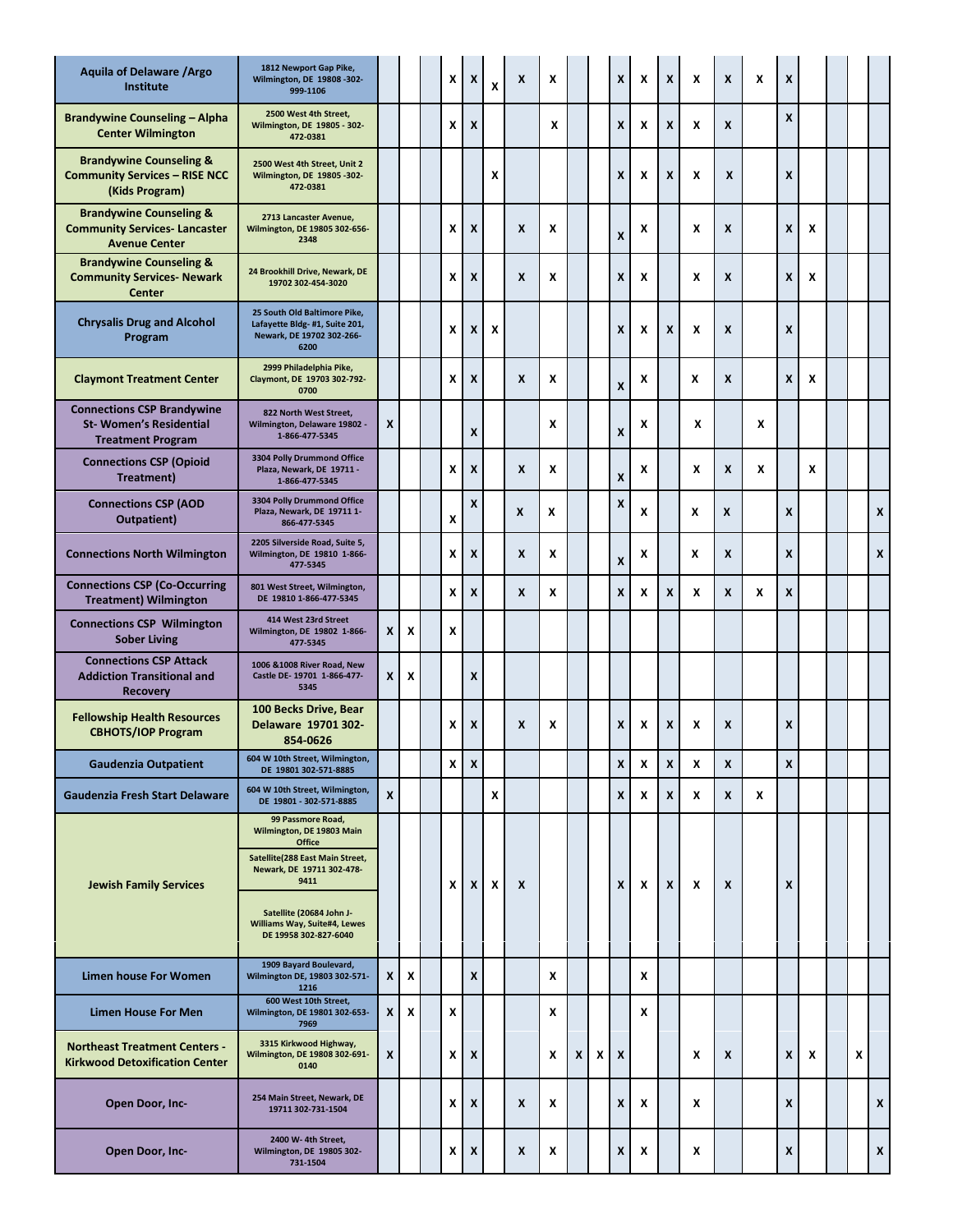| Open Door, Inc-                                                                                             | 3301 Green Street, Claymont,<br>DE 19703 302-798-9555                                                                                                                    |   |   | x | X |   | X                      | X |   |   | X                         | x |   | X |   |   | X                         |   |   | $\mathbf x$ |
|-------------------------------------------------------------------------------------------------------------|--------------------------------------------------------------------------------------------------------------------------------------------------------------------------|---|---|---|---|---|------------------------|---|---|---|---------------------------|---|---|---|---|---|---------------------------|---|---|-------------|
| <b>Pathways of Delaware</b>                                                                                 | 1 Rogers Road, Suite 201,<br>Wilmington, DE 19805 302-573-<br>5073                                                                                                       |   |   | X | X | X | X                      | X |   |   | X                         | X |   | X | X |   | X                         |   |   |             |
| PACE, Inc-                                                                                                  | 5171 W- Woodmill Drive, Suite<br>9, Wilmington, DE 19808 302-<br>999-9812                                                                                                |   |   | X | X |   | X                      | X |   |   | X                         | x |   | X |   |   | $\boldsymbol{\mathsf{x}}$ |   |   | X           |
| <b>Recovery Innovations Recovery</b><br><b>Response Center</b>                                              | 2383 Limestone Road,<br>Wilmington, DE 19808 302-300-<br>3105                                                                                                            |   |   | X | X | X |                        | X |   |   |                           |   |   |   |   |   |                           |   | X |             |
| <b>Recovery Innovations</b><br><b>Recovery Response Center</b>                                              | 659 E- Chestnut hill Road.<br>Newark, DE-19713 302-318-<br>6070                                                                                                          |   |   | X | X | X |                        | X |   |   |                           |   |   |   |   |   |                           |   | X |             |
| <b>Rockford Center Hospital</b>                                                                             | 100 Rockford Drive, Newark,<br>DE 19713 302-892-4262                                                                                                                     |   | X | X | X | X | X                      | x | X | X | $\boldsymbol{\mathsf{x}}$ | X | X | X | X | X |                           |   |   |             |
| <b>Rockford at the Orchards</b>                                                                             | 5598 Kirkwood Highway,<br>Wilmington, DE 19808 302-636-<br>1100                                                                                                          |   |   | X | X | X | X                      |   | X |   | X                         | X | X | X | X | X |                           |   |   |             |
| <b>SODAT Delaware, Inc-</b>                                                                                 | 625 Orange Street, Wilmington,<br>DE 19801 302-656-4044                                                                                                                  |   |   | x | X |   | X                      |   |   |   | X                         | x |   | X | X |   | X                         |   |   | X           |
|                                                                                                             |                                                                                                                                                                          |   |   |   |   |   | <b>Kent County SUD</b> |   |   |   |                           |   |   |   |   |   |                           |   |   |             |
| <b>Brandywine Counseling &amp;</b><br><b>Community Services - RISE</b><br>Program (Youth)                   | 1679 South DuPont Highway,<br>Dover, DE 19901 302-346-<br>5080                                                                                                           |   |   |   |   | x |                        | X |   |   | X                         | X | X | X | X |   | $\boldsymbol{x}$          |   |   |             |
| <b>Chrysalis Drug and Alcohol</b><br>Program                                                                | 121 West Loockerman Street,<br>Dover, DE 19904 302-674-1397                                                                                                              |   |   | X | X | X | X                      |   |   |   | X                         | x | X | X | X |   | $\boldsymbol{\mathsf{x}}$ |   |   |             |
| <b>Connections CSP AOD Dover</b><br>(Outpatient)                                                            | Carroll's Plaza located at 1114<br>South DuPont Highway, Dover,<br>Delaware 19901 1-866-477-<br>5345                                                                     |   |   | X | X |   | X                      | X |   |   | X                         | X |   | X | X |   | $\boldsymbol{\mathsf{x}}$ |   |   | X           |
| <b>Connections CSP (Opioid</b><br><b>Treatment Program)</b>                                                 | Carroll's Plaza located at 1114<br>South DuPont Highway, Dover,<br>Delaware 19901 1-866-477-<br>5345                                                                     |   |   | X | X |   | X                      | X |   |   | X                         | x |   | X | X |   | $\boldsymbol{\mathsf{x}}$ | x |   |             |
| <b>Connections (Opioid</b><br><b>Treatment) Smyrna</b>                                                      | 320 North High Street<br><b>Extension Smyrna, Delaware</b><br>19977 1-866-477-5345                                                                                       |   |   | X | X |   | X                      | X |   |   | X                         | x |   | X | X |   | $\boldsymbol{\mathsf{x}}$ | x |   |             |
| <b>Connections (Outpatient</b><br><b>Treatment) Smyrna</b>                                                  | 320 North High Street<br><b>Extension Smyrna, Delaware</b><br>19977 1-866-477-5345                                                                                       |   |   | X | X | X | X                      | X |   |   | X                         | x |   | X | X |   | X                         |   |   |             |
| <b>Dover Behavioral Health</b><br><b>Treatment Center</b>                                                   | 725 Horsepond Road, Dover DE<br>19901 302-741-0140 302-672-<br>7015                                                                                                      | X | X | x | X | X | X                      | X |   | x | X                         |   | X | x |   | x |                           |   |   |             |
| <b>Fellowship Health Resources</b><br><b>CBHOTS/IOP Program</b>                                             | 1012 State College<br>Road, Suite #105<br>Dover, Delaware<br>19904                                                                                                       |   |   | X | X |   | X                      | X |   |   | X                         | X | X | X | X |   | $\boldsymbol{x}$          |   |   |             |
| <b>Gateway Foundation DE</b><br><b>Residential Behavioral Health</b><br><b>Treatment Program</b>            | 100 Sunnyside Road, Smyrna,<br>DE 19977 office 302-653-3923,<br>Fax 302-653-6044 24-Hour<br>Helpline 877-505-HOPE (4673),<br>Web Site: http://www-<br>RecoverGateway-org | X | X | x | X |   |                        | X |   |   | X                         | X |   | X |   |   |                           |   |   |             |
| Hope Health Systems, Inc-                                                                                   | 417 E- Main Street,<br>Middletown, DE 19709 302-<br>376-9619                                                                                                             |   |   | X | X |   | X                      | X |   |   | X                         | x | X | x | X | X | X                         |   |   |             |
| <b>Kent Sussex Community</b><br><b>Services</b>                                                             | 1241 College Park Drive, Dover,<br>DE 19904 302-735-7790                                                                                                                 |   |   | x | X |   | X                      | X |   |   | X                         | X |   | X | X |   | X                         | x |   | X           |
| Open Door, Inc-                                                                                             | 884-B Walker Road, Dover, DE<br>19904 302-678-4911                                                                                                                       |   |   | x | X |   | X                      | X |   |   | X                         | X |   | X | X |   | X                         |   |   | X           |
| <b>Psychotherapeutic Services Inc-</b><br><b>IOP AOD Program</b>                                            | 630 West Division Street,<br>Dover, DE 19904 302-672-7159                                                                                                                |   |   | X | X | X | X                      | X |   |   | X                         | X |   | x |   |   | X                         |   |   |             |
| <b>Psychotherapeutic Services Inc-</b><br><b>Adult and Adolescent PHP Co-</b><br><b>Occurring Treatment</b> | 630 West Division Street,<br>Dover, DE 19904 302-672-7159                                                                                                                |   |   | x | X | X | X                      | X |   |   | X                         | X | X | x | X | X | X                         |   |   |             |
| <b>Psychotherapeutic Services Inc-</b><br>(PSI Women's Facilities)                                          | 1420 B McKee Road Dover, DE<br>19901 302-242-2331                                                                                                                        | X |   |   | X |   |                        | X |   |   | X                         | x | Χ | x |   | X |                           |   |   |             |